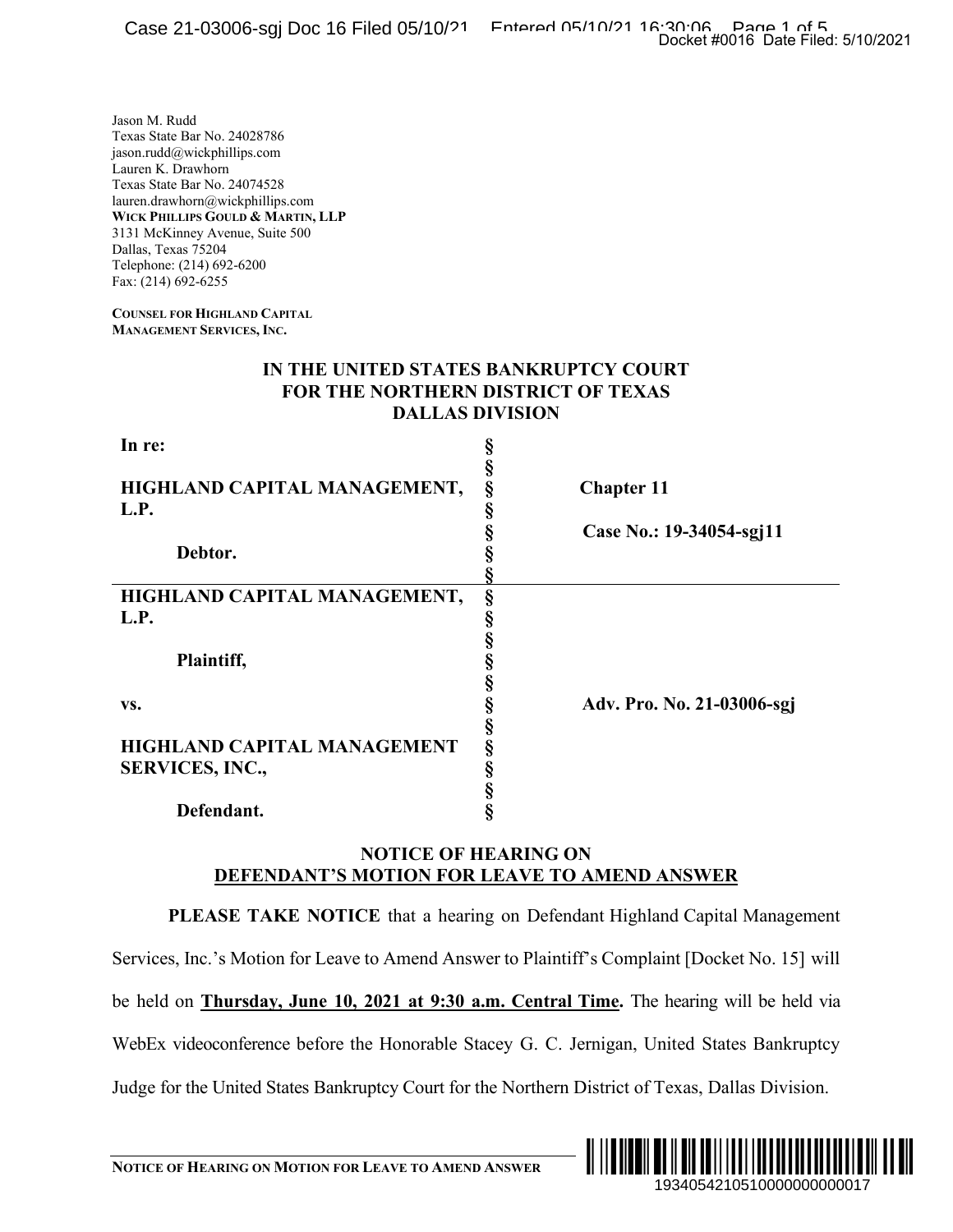The WebEx video participation/attendance link for the Hearing is: [http://us](http://us-courts.webex.com/meet/jerniga)[courts.webex.com/meet/jerniga.](http://us-courts.webex.com/meet/jerniga) A copy of the WebEx Hearing Instructions for the Hearing is attached hereto as **Exhibit A**; alternatively, the WebEx Hearing Instructions for the Hearing may be obtained from Judge Jernigan's hearing/calendar site at[: https://www.txnb.uscourts.gov/judges](https://www.txnb.uscourts.gov/judges-info/hearing-dates/judge-jernigans-hearing-dates)[info/hearing-dates/judge-jernigans-hearing-dates.](https://www.txnb.uscourts.gov/judges-info/hearing-dates/judge-jernigans-hearing-dates)

Respectfully submitted,

*/s/ Lauren K. Drawhorn* Jason M. Rudd Texas Bar No. 24028786 Lauren K. Drawhorn Texas Bar No. 24074528 **WICK PHILLIPS GOULD & MARTIN, LLP** 3131 McKinney Avenue, Suite 500 Dallas, Texas 75204 Telephone: (214) 692-6200 Fax: (214) 692-6255 Email: jason.rudd@wickphillips.com lauren.drawhorn@wickphillips.com

**COUNSEL FOR HIGHLAND CAPITAL MANAGEMENT SERVICES, INC.**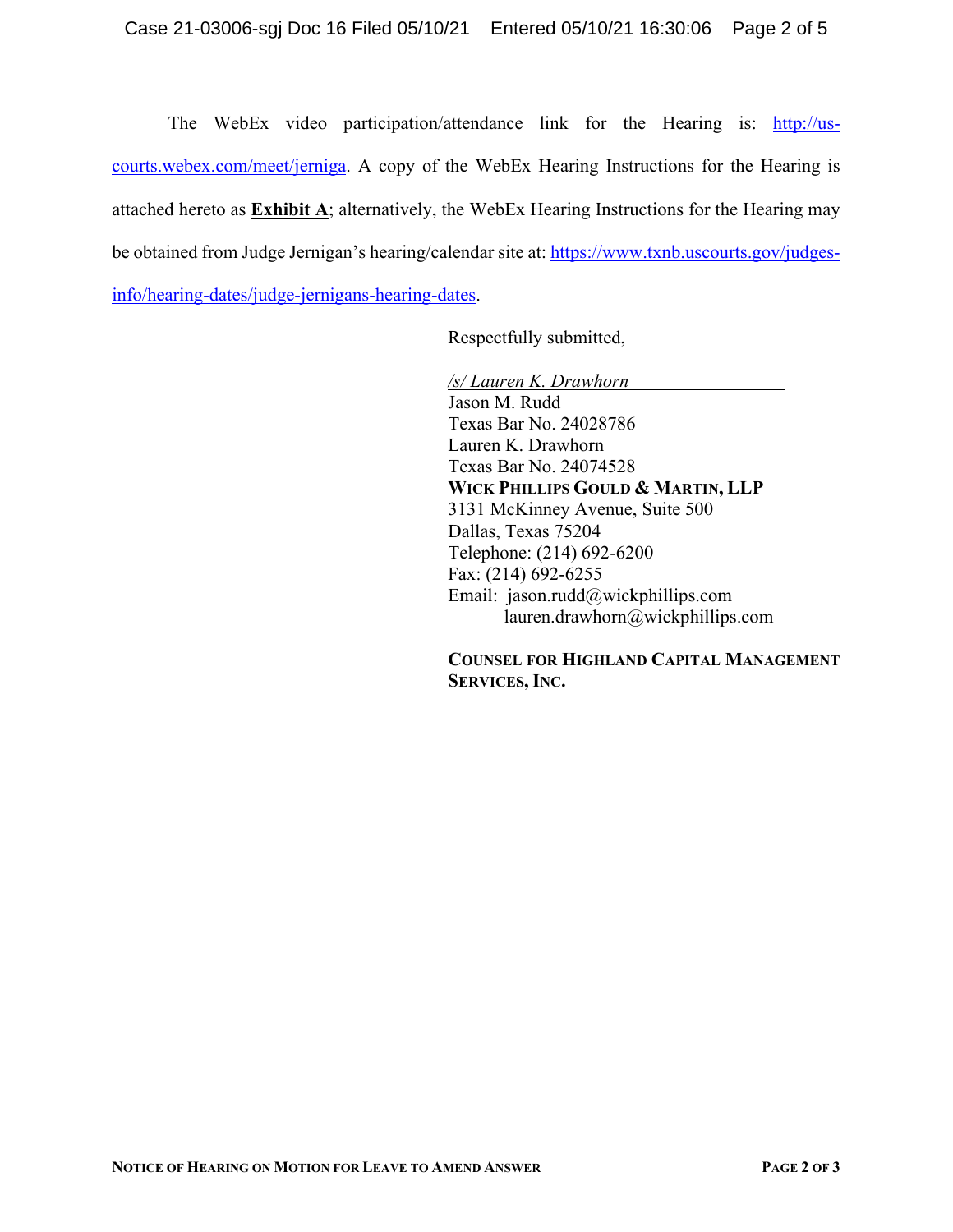#### **CERTIFICATE OF SERVICE**

I hereby certify that on May 10, 2021, a true and correct copy of the foregoing pleading was served via the Court's CM/ECF system upon counsel for the Plaintiff and all other parties requesting or consenting to such service in this adversary case.

Jeffrey N. Pomerantz jpomerantz@pszjlaw.com Ira D. Kharasch ikharasch@pszjlaw.com John A. Morris jmorris@pszjlaw.com Gregory V. Demo gdemo@pszjlaw.com Hayley R. Winograd hwinograd@pszjlaw.com PACHULSKI STANG ZIEHL & JONES LLP 10100 Santa Monica Blvd., 13th Floor Los Angeles, California 90067 Facsimile: (310) 201-0760 *Counsel for Highland Capital Management, L.P.*

Melissa S. Hayward MHayward@HaywardFirm.com Zachery Z. Annable ZAnnable@HaywardFirm.com HAYWARD PLLC 10501 N. Central Expy, Ste. 106 Dallas, Texas 75231 Fax: (972) 755-7110

*/s/ Lauren K. Drawhorn* Lauren K. Drawhorn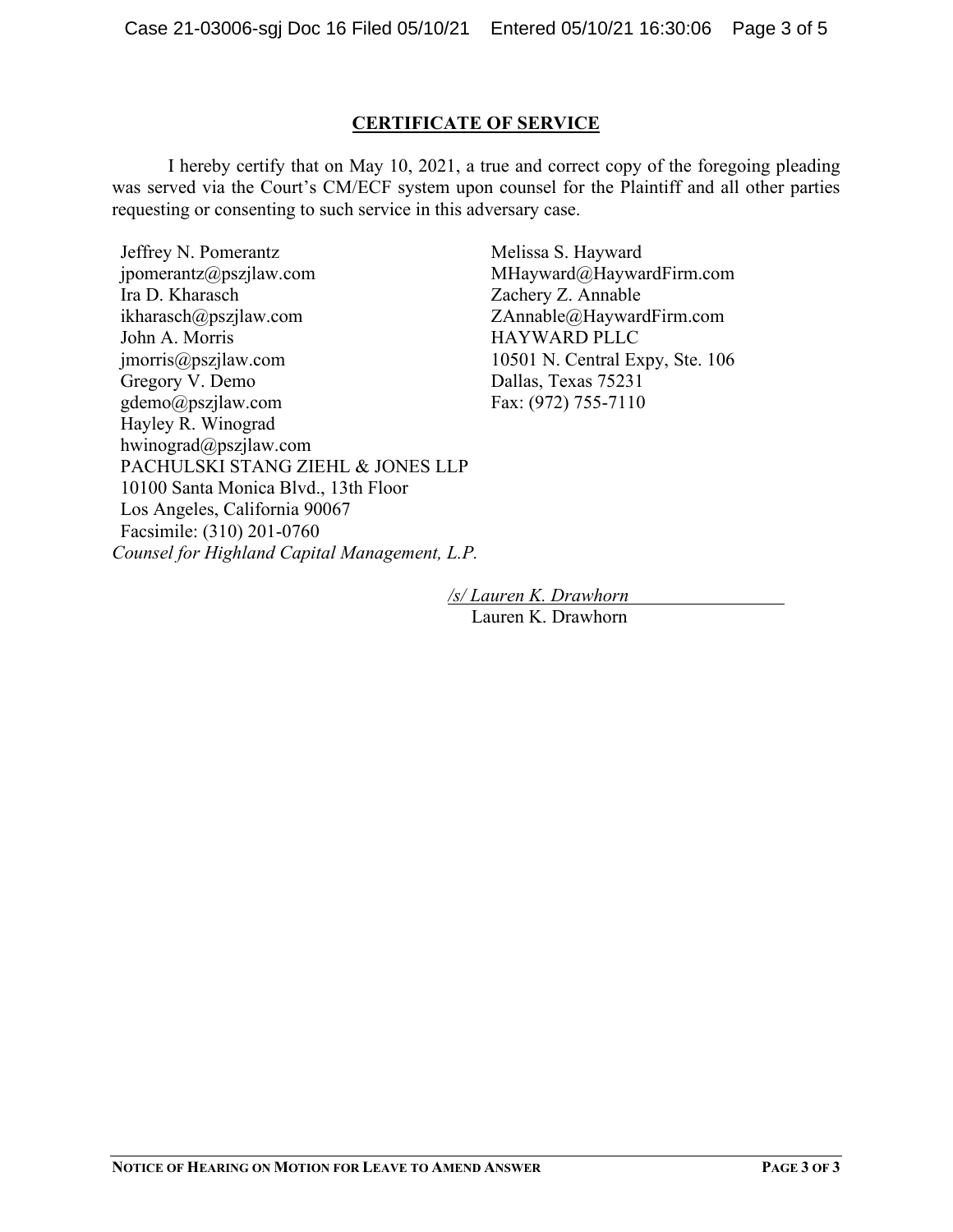# **EXHIBIT A**